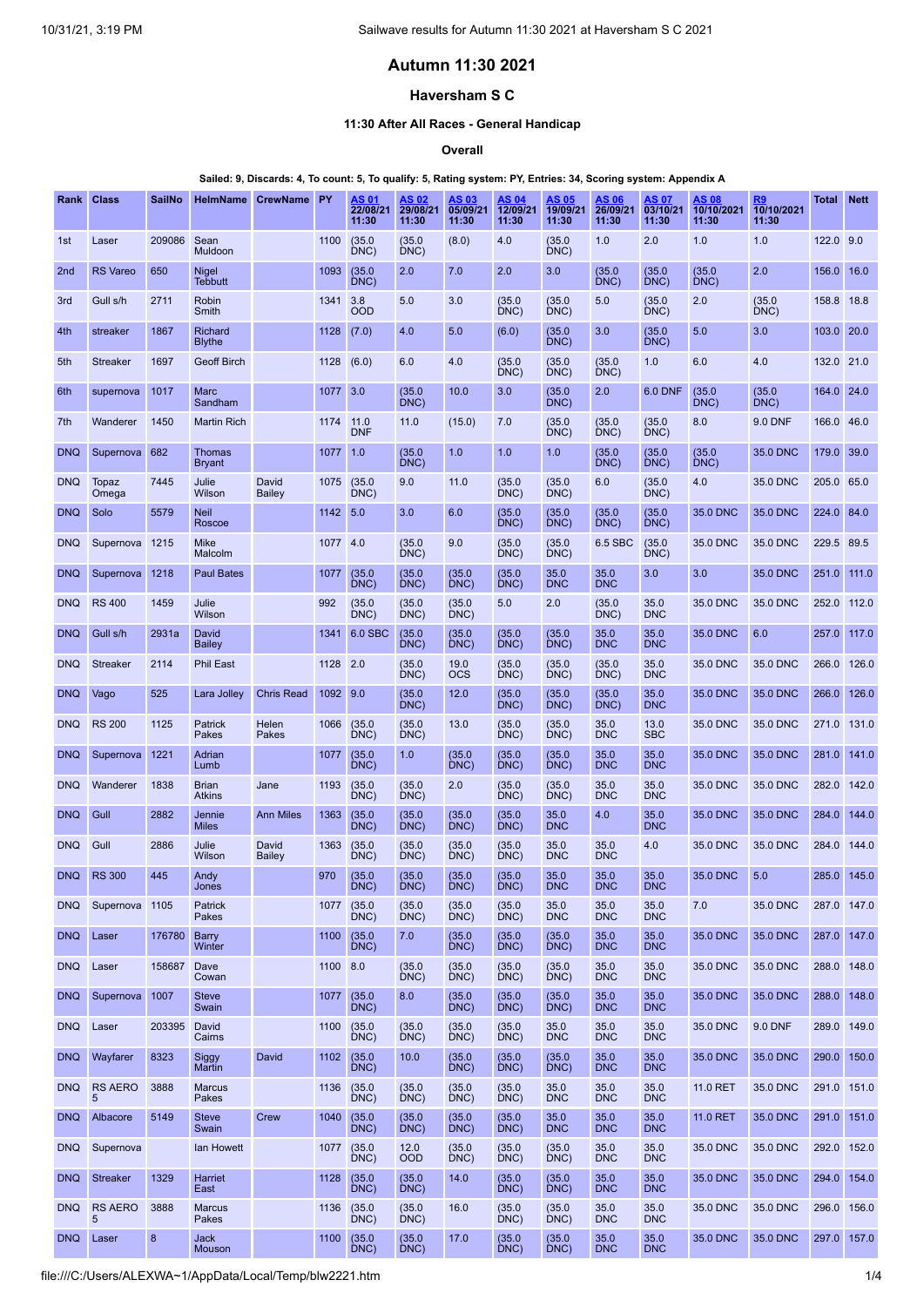# **AS 01 - 22/08/21 at 11:30**

#### **Start: Start 1, Finishes: Place**

<span id="page-1-0"></span>

| Rank             | <b>Class</b>    | <b>SailNo</b> | <b>HelmName</b>       | <b>CrewName</b> | PY   | <b>Elapsed</b> | Laps           | <b>Corrected</b> | <b>BCE</b> | <b>BCR</b> | <b>Points</b> |
|------------------|-----------------|---------------|-----------------------|-----------------|------|----------------|----------------|------------------|------------|------------|---------------|
| 1                | Supernova       | 682           | <b>Thomas Bryant</b>  |                 | 1077 | 50.35          | 5              | 0.46.58          | 0.00.00    | 1077       | 1.0           |
| $\overline{2}$   | <b>Streaker</b> | 2114          | <b>Phil East</b>      |                 | 1128 | 53.12          | 5              | 0.47.10          | 0.00.13    | 1132.713   | 2.0           |
| 3                | supernova       | 1017          | Marc Sandham          |                 | 1077 | 52.23          | 5              | 0.48.38          | 0.01.48    | 1115.325   | 3.0           |
| $\overline{4}$   | Gull s/h        | 2711          | <b>Robin Smith</b>    |                 | 1341 | <b>OOD</b>     |                |                  |            |            | 3.8           |
| 5                | Supernova       | 1215          | Mike Malcolm          |                 |      | 1077 52.29     | 5              | 0.48.44          | 0.01.54    | 1117.454   | 4.0           |
| 6                | Solo            | 5579          | <b>Neil Roscoe</b>    |                 | 1142 | 55.51          | 5              | 0.48.54          | 0.02.13    | 1189.136   | 5.0           |
| $\overline{7}$   | <b>Streaker</b> | 1697          | Geoff Birch           |                 |      | 1128 55.35     | 5              | 0.49.17          | 0.02.36    | 1183.458   | 6.0           |
| $\overline{7}$   | Gull s/h        | 2931a         | David Bailey          |                 | 1341 | <b>SBC</b>     |                |                  |            |            | 6.0           |
| 9                | streaker        | 1867          | <b>Richard Blythe</b> |                 | 1128 | 56.04          | 5              | 0.49.42          | 0.03.05    | 1193.749   | 7.0           |
| 10 <sup>10</sup> | Laser           | 158687        | Dave Cowan            |                 | 1100 | 55.50          | 5              | 0.50.45          | 0.04.10    | 1188.781   | 8.0           |
| 11               | Vago            | 525           | Lara Jolley           | Chris Read      |      | 1092 51.17     | $\overline{4}$ | 0.58.42          | 0.10.15    | 1364.88    | 9.0           |
| 12               | Wanderer        | 1450          | <b>Martin Rich</b>    |                 | 1174 | <b>DNF</b>     | 5              |                  |            |            | 11.0          |

#### **AS 02 - 29/08/21 at 11:30**

# **Start: Start 1, Finishes: Place**

<span id="page-1-1"></span>

|                  | Rank Class         | <b>SailNo</b> | <b>HelmName</b>       | <b>CrewName</b> | PY   | <b>Elapsed</b> | Laps           | <b>Corrected</b> | <b>BCE</b> | <b>BCR</b>   | <b>Points</b> |
|------------------|--------------------|---------------|-----------------------|-----------------|------|----------------|----------------|------------------|------------|--------------|---------------|
| $\mathbf{1}$     | Supernova          | 1221          | Adrian Lumb           |                 | 1077 | 54.20          | $\overline{4}$ | 0.50.27          | 0.00.00    | 1077         | 1.0           |
| $\overline{2}$   | <b>RS</b> Vareo    | 650           | <b>Nigel Tebbutt</b>  |                 | 1093 | 56.35          | $\overline{4}$ | 0.51.46          | 0.01.27    | 1121.6       | 2.0           |
| 3                | Solo               | 5579          | <b>Neil Roscoe</b>    |                 |      | 1142 59.51     | $\overline{4}$ | 0.52.24          | 0.02.14    | 1186.352     | 3.0           |
| $\overline{4}$   | streaker           | 1867          | <b>Richard Blythe</b> |                 | 1128 | 60.20          | $\overline{4}$ | 0.53.29          | 0.03.26    | 1195.933     | 4.0           |
| 5                | Gull s/h           | 2711          | Robin Smith           |                 |      | 1341 54.14     | 3              | 0.53.55          | 0.03.30    | 1433.357 5.0 |               |
| 6                | <b>Streaker</b>    | 1697          | <b>Geoff Birch</b>    |                 | 1128 | 60.58          | $\overline{4}$ | 0.54.03          | 0.04.04    | 1208.487     | 6.0           |
| $\overline{7}$   | Laser              | 176780        | <b>Barry Winter</b>   |                 | 1100 | 60.07          | $\overline{4}$ | 0.54.39          | 0.04.37    | 1191.638     | 7.0           |
| 8                | Supernova          | 1007          | <b>Steve Swain</b>    |                 | 1077 | 60.18          | $\overline{4}$ | 0.55.59          | 0.05.58    | 1195.272     | 8.0           |
| 9                | <b>Topaz Omega</b> | 7445          | Julie Wilson          | David Bailey    |      | 1075 63.34     | $\overline{4}$ | 0.59.08          | 0.09.20    | 1260.024     | 9.0           |
| 10 <sup>10</sup> | Wayfarer           | 8323          | <b>Siggy Martin</b>   | David           | 1102 | 66.48          | $\overline{4}$ | 1.00.37          | 0.11.12    | 1324.115     | 10.0          |
| 11               | Wanderer           | 1450          | <b>Martin Rich</b>    |                 | 1174 | 54.22          | 3              | 1.01.45          | 0.09.57    | 1436.881     | 11.0          |
| 12               | Supernova          |               | lan Howett            |                 | 1077 | <b>OOD</b>     |                |                  |            |              | 12.0          |

#### **AS 03 - 05/09/21 at 11:30**

#### **Start: Start 1, Finishes: Place**

<span id="page-1-2"></span>

| Rank           | <b>Class</b>       | <b>SailNo</b> | <b>HelmName</b>       | <b>CrewName</b>     | PY   | <b>Elapsed</b> | Laps           | <b>Corrected</b> | <b>BCE</b> | <b>BCR</b> | <b>Points</b> |
|----------------|--------------------|---------------|-----------------------|---------------------|------|----------------|----------------|------------------|------------|------------|---------------|
| 1              | Supernova          | 682           | <b>Thomas Bryant</b>  |                     | 1077 | 58.36          | $\overline{4}$ | 0.54.25          | 0.00.00    | 1077       | 1.0           |
| $\overline{2}$ | Wanderer           | 1838          | <b>Brian Atkins</b>   | Jane                | 1193 | 50.47          | 3              | 0.56.45          | 0.02.06    | 1244.452   | 2.0           |
| 3              | Gull s/h           | 2711          | Robin Smith           |                     | 1341 | 57.17          | 3              | 0.56.57          | 0.02.34    | 1403.735   | 3.0           |
| $\overline{4}$ | <b>Streaker</b>    | 1697          | <b>Geoff Birch</b>    |                     | 1128 | 48.53          | 3              | 0.57.47          | 0.02.51    | 1197.892   | 4.0           |
| 5              | streaker           | 1867          | <b>Richard Blythe</b> |                     | 1128 | 48.56          | 3              | 0.57.50          | 0.02.54    | 1199.117   | 5.0           |
| 6              | Solo               | 5579          | <b>Neil Roscoe</b>    |                     | 1142 | 49.57          | 3              | 0.58.19          | 0.03.21    | 1224.031   | 6.0           |
| $\overline{7}$ | <b>RS</b> Vareo    | 650           | <b>Nigel Tebbutt</b>  |                     | 1093 | 63.58          | $\overline{4}$ | 0.58.31          | 0.04.30    | 1175.633   | 7.0           |
| 8              | Laser              | 209086        | Sean Muldoon          |                     | 1100 | 64.47          | $\overline{4}$ | 0.58.54          | 0.04.56    | 1190.642   | 8.0           |
| 9              | Supernova          | 1215          | <b>Mike Malcolm</b>   |                     | 1077 | 64.35          | $\overline{4}$ | 0.59.58          | 0.05.59    | 1186.967   | 9.0           |
| 10             | supernova          | 1017          | Marc Sandham          |                     | 1077 | 64.48          | $\overline{4}$ | 1.00.10          | 0.06.12    | 1190.949   | 10.0          |
| 11             | <b>Topaz Omega</b> | 7445          | Julie Wilson          | <b>David Bailev</b> | 1075 | 65.04          | $\overline{4}$ | 1.00.32          | 0.06.35    | 1195.85    | 11.0          |
| 12             | Vago               | 525           | Lara Jolley           | <b>Chris Read</b>   | 1092 | 49.42          | 3              | 1.00.41          | 0.05.08    | 1217.904   | 12.0          |
| 13             | <b>RS 200</b>      | 1125          | <b>Patrick Pakes</b>  | <b>Helen Pakes</b>  | 1066 | 49.26          | 3              | 1.01.50          | 0.05.56    | 1211.37    | 13.0          |
| 14             | <b>Streaker</b>    | 1329          | <b>Harriet East</b>   |                     | 1128 | 52.22          | 3              | 1.01.54          | 0.06.20    | 1283.251   | 14.0          |
| 15             | Wanderer           | 1450          | <b>Martin Rich</b>    |                     | 1174 | 55.38          | 3              | 1.03.11          | 0.07.43    | 1363.301   | 15.0          |
| 16             | RS AERO 5          | 3888          | <b>Marcus Pakes</b>   |                     | 1136 | 58.48          | 3              | 1.09.01          | 0.12.27    | 1440.901   | 16.0          |
| 17             | Laser              | 8             | Jack Mouson           |                     | 1100 | 47.23          | 2              | 1.26.09          | 0.17.27    | 1741.701   | 17.0          |
| 18             | <b>Streaker</b>    | 2114          | <b>Phil East</b>      |                     | 1128 | <b>OCS</b>     |                |                  |            |            | 19.0          |

#### **AS 04 - 12/09/21 at 11:30**

#### **Start: Start 1, Finishes: Place**

<span id="page-1-3"></span>

| <b>Rank Class</b> |           |     | SailNo HelmName      | CrewName PY |            | <b>Elapsed Laps Corrected BCE</b> |              | <b>BCR</b> | <b>Points</b> |
|-------------------|-----------|-----|----------------------|-------------|------------|-----------------------------------|--------------|------------|---------------|
|                   | Supernova | 682 | <b>Thomas Bryant</b> |             | 1077 46.30 | 0.43.11                           | 0.00.00 1077 |            | 1.0           |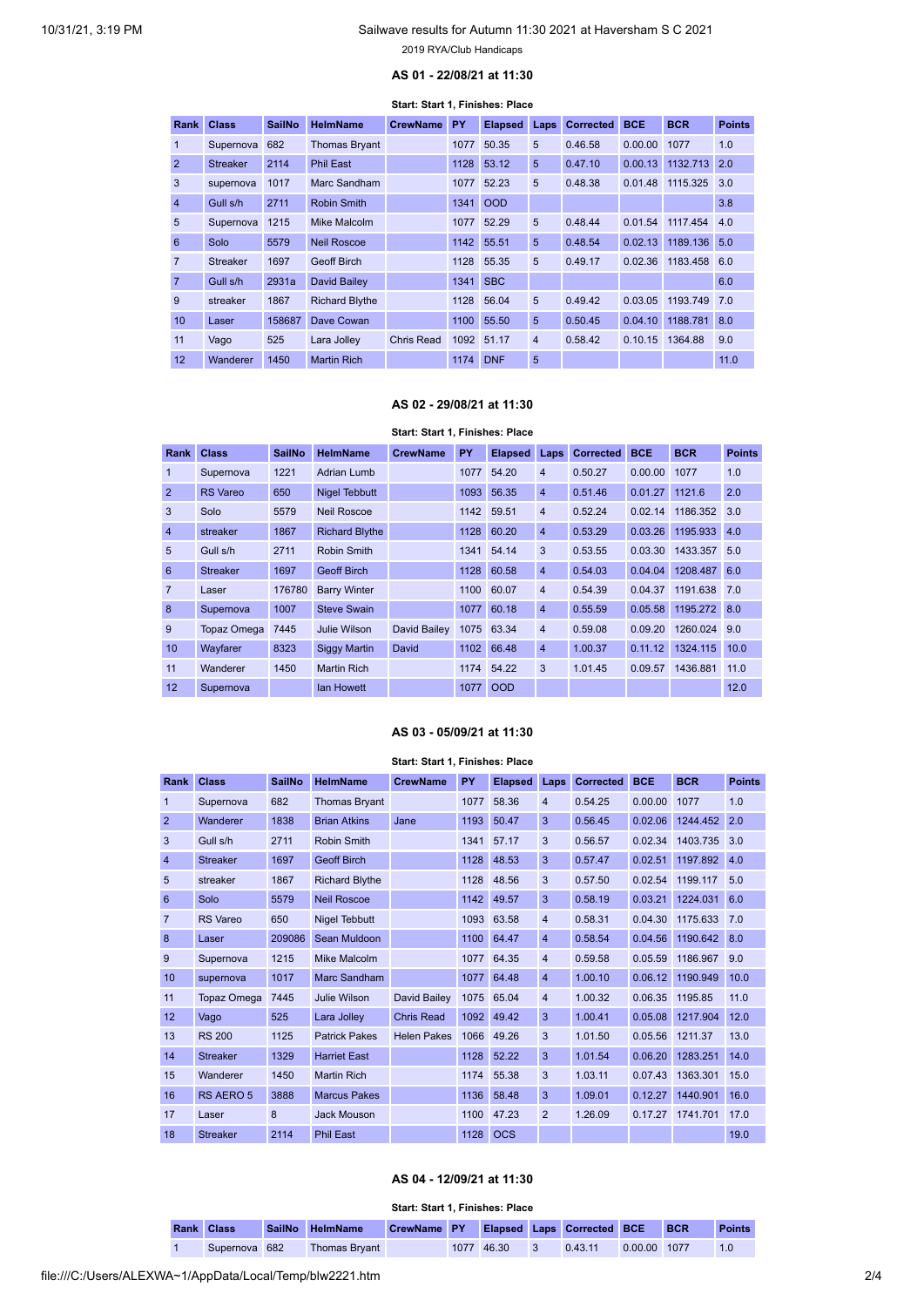# 10/31/21, 3:19 PM Sailwave results for Autumn 11:30 2021 at Haversham S C 2021

| Rank           | <b>Class</b>    | <b>SailNo</b> | <b>HelmName</b>       | <b>CrewName</b> | <b>PY</b> | <b>Elapsed</b> |                | <b>Laps Corrected</b> | <b>BCE</b> | <b>BCR</b> | <b>Points</b>   |
|----------------|-----------------|---------------|-----------------------|-----------------|-----------|----------------|----------------|-----------------------|------------|------------|-----------------|
| $\overline{2}$ | <b>RS</b> Vareo | 650           | <b>Nigel Tebbutt</b>  |                 | 1093      | 49.27          | 3              | 0.45.15               | 0.02.16    | 1145.326   | 2.0             |
| 3              | supernova       | 1017          | Marc Sandham          |                 | 1077      | 48.48          | 3              | 0.45.19               | 0.02.18    | 1130.271   | 3.0             |
| $\overline{4}$ | Laser           | 209086        | Sean Muldoon          |                 | 1100      | 50.11          | 3              | 0.45.37               | 0.02.41    | 1162.311   | 4.0             |
| $\overline{5}$ | <b>RS 400</b>   | 1459          | Julie Wilson          |                 | 992       | 49.34          | 3              | 0.49.58               | 0.06.44    | 1148.028   | 5.0             |
| 6              | streaker        | 1867          | <b>Richard Blythe</b> |                 | 1128      | 46.42          | $\overline{2}$ | 1.02.06               | 0.14.14    | 1622.448   | 6.0             |
| $\overline{7}$ | Wanderer        | 1450          | <b>Martin Rich</b>    |                 | 1174      | 43.27          |                | 1.51.02               | 0.26.33    | 3019.074   | $\overline{70}$ |

# **AS 05 - 19/09/21 at 11:30**

#### **Start: Start 1, Finishes: Place**

<span id="page-2-0"></span>

| Rank Class      |      | SailNo HelmName      | <b>CrewName PY</b> |     |            |                         | Elapsed Laps Corrected BCE |              | <b>BCR</b>           | <b>Points</b> |
|-----------------|------|----------------------|--------------------|-----|------------|-------------------------|----------------------------|--------------|----------------------|---------------|
| Supernova 682   |      | <b>Thomas Brvant</b> |                    |     | 1077 48.23 | 3                       | 0.44.55                    | 0.00.00 1077 |                      | 1.0           |
| <b>RS 400</b>   | 1459 | Julie Wilson         |                    | 992 | 46.46      | $\overline{\mathbf{3}}$ | 0.47.09                    |              | 0.02.12 1041.013 2.0 |               |
| <b>RS</b> Vareo | 650  | Nigel Tebbutt        |                    |     | 1093 52.13 | 3                       | 0.47.46                    |              | 0.03.07 1162.329 3.0 |               |

#### **AS 06 - 26/09/21 at 11:30**

#### **Start: Start 1, Finishes: Place**

<span id="page-2-1"></span>

| Rank           | <b>Class</b>       | <b>SailNo</b> | <b>HelmName</b>       | <b>CrewName</b>  | PY   | <b>Elapsed</b> | Laps           | <b>Corrected BCE</b> |         | <b>BCR</b>   | <b>Points</b> |
|----------------|--------------------|---------------|-----------------------|------------------|------|----------------|----------------|----------------------|---------|--------------|---------------|
| 1              | Laser              | 209086        | Sean Muldoon          |                  | 1100 | 62.43          | 6              | 0.57.01              | 0.00.00 | 1100         | 1.0           |
| $\overline{2}$ | supernova          | 1017          | Marc Sandham          |                  | 1077 | 55.00          | 5              | 1.01.17              | 0.03.50 | 1157.587     | 2.0           |
| 3              | streaker           | 1867          | <b>Richard Blythe</b> |                  | 1128 | 58.45          | 5              | 1.02.30              | 0.05.09 | 1236.513 3.0 |               |
| $\overline{4}$ | Gull               | 2882          | Jennie Miles          | <b>Ann Miles</b> | 1363 | 58.38          | $\overline{4}$ | 1.04.32              | 0.06.50 | 1542.572 4.0 |               |
| $\overline{5}$ | Gull s/h           | 2711          | Robin Smith           |                  | 1341 | 58.25          | $\overline{4}$ | 1.05.21              | 0.07.27 | 1536.872 5.0 |               |
| 6              | <b>Topaz Omega</b> | 7445          | Julie Wilson          | David Bailey     | 1075 | 61.42          | 5              | 1.08.52              | 0.10.37 | 1298.602     | 6.0           |
| $\overline{7}$ | Supernova          | 1215          | Mike Malcolm          |                  | 1077 | <b>SBC</b>     |                |                      |         |              | 6.5           |

## **AS 07 - 03/10/21 at 11:30**

#### **Start: Start 1, Finishes: Place**

<span id="page-2-2"></span>

| Rank           | <b>Class</b>    | <b>SailNo</b> | <b>HelmName</b>      | <b>CrewName</b>    | <b>PY</b> | <b>Elapsed</b> | Laps           | <b>Corrected BCE</b> |         | <b>BCR</b>    | <b>Points</b> |
|----------------|-----------------|---------------|----------------------|--------------------|-----------|----------------|----------------|----------------------|---------|---------------|---------------|
|                | <b>Streaker</b> | 1697          | Geoff Birch          |                    | 1128      | 46             | $\overline{4}$ | 0:00:51              | 0:00:00 | 1128          | 1.0           |
| $\overline{2}$ | Laser           | 209086        | Sean Muldoon         |                    | 1100      | 49.07          | 5              | 0.44.39              | 0.48.11 | 57812.452 2.0 |               |
| 3              | Supernova       | 1218          | Paul Bates           |                    | 1077      | 52.47          | 5              | 0.49.01              | 0.51.52 | 62128.278 3.0 |               |
| $\overline{4}$ | Gull            | 2886          | Julie Wilson         | David Bailev       | 1363      | 56.46          | $\overline{4}$ | 0.52.04              | 0.55.50 | 83521.043     | 4.0           |
| $\overline{5}$ | supernova       | 1017          | Marc Sandham         |                    | 1077      | <b>DNF</b>     |                |                      |         |               | 6.0           |
| 6              | <b>RS 200</b>   | 1125          | <b>Patrick Pakes</b> | <b>Helen Pakes</b> | 1066      | <b>SBC</b>     |                |                      |         |               | 13.0          |

### **AS 08 - 10/10/2021 at 11:30**

<span id="page-2-3"></span>

|                | Start: Start 1, Finishes: Place |               |                       |                 |          |                |                |                  |            |                  |               |  |  |  |  |
|----------------|---------------------------------|---------------|-----------------------|-----------------|----------|----------------|----------------|------------------|------------|------------------|---------------|--|--|--|--|
| <b>Rank</b>    | <b>Class</b>                    | <b>SailNo</b> | <b>HelmName</b>       | <b>CrewName</b> | PY       | <b>Elapsed</b> | Laps           | <b>Corrected</b> | <b>BCE</b> | <b>BCR</b>       | <b>Points</b> |  |  |  |  |
| $\mathbf{1}$   | Laser                           | 209086        | Sean Muldoon          |                 | 1100     | 57.38          | $\overline{4}$ | 0.52.24          | 0.00.00    | 1100             | 1.0           |  |  |  |  |
| $\overline{2}$ | Gull s/h                        | 2711          | Robin Smith           |                 | 1341     | 53.30          | 3              | 0.53.12          | 0.00.48    | 1361.481         | 2.0           |  |  |  |  |
| 3              | Supernova                       | 1218          | <b>Paul Bates</b>     |                 | 1077     | 59.55          | $\overline{4}$ | 0.55.38          | 0.03.29    | 1143.58          | 3.0           |  |  |  |  |
| $\overline{4}$ | <b>Topaz Omega</b>              | 7445          | Julie Wilson          | David Bailey    | 1075     | 60.35          | $\overline{4}$ | 0.56.21          |            | 0.04.16 1156.304 | 4.0           |  |  |  |  |
| 5              | streaker                        | 1867          | <b>Richard Blythe</b> |                 |          | 1128 63.47     | $\overline{4}$ | 0.56.33          | 0.04.41    | 1217.38          | 5.0           |  |  |  |  |
| 6              | <b>Streaker</b>                 | 1697          | <b>Geoff Birch</b>    |                 | 1128     | 63.57          | $\overline{4}$ | 0.56.42          | 0.04.51    | 1220.561         | 6.0           |  |  |  |  |
| $\overline{7}$ | Supernova                       | 1105          | <b>Patrick Pakes</b>  |                 | 1077     | 63.13          | $\overline{4}$ | 0.58.42          | 0.06.47    | 1206.564         | 7.0           |  |  |  |  |
| 8              | Wanderer                        | 1450          | <b>Martin Rich</b>    |                 |          | 1174 54.02     | 3              | 1.01.22          | 0.07.54    | 1375.053         | 8.0           |  |  |  |  |
| 9              | RS AERO 5                       | 3888          | <b>Marcus Pakes</b>   |                 | 1136 RET |                |                |                  |            |                  | 11.0          |  |  |  |  |
| 9              | Albacore                        | 5149          | <b>Steve Swain</b>    | Crew            | 1040 RET |                |                |                  |            |                  | 11.0          |  |  |  |  |

#### **R9 - 10/10/2021 at 11:30**

#### **Start: Start 1, Finishes: Place**

<span id="page-2-4"></span>

| Rank           | <b>Class</b>    | <b>SailNo</b> | <b>HelmName</b>       | <b>CrewName</b> | PY   |       |   | Elapsed Laps Corrected | <b>BCE</b> | <b>BCR</b>   | <b>Points</b> |
|----------------|-----------------|---------------|-----------------------|-----------------|------|-------|---|------------------------|------------|--------------|---------------|
|                | Laser           | 209086        | Sean Muldoon          |                 | 1100 | 55.13 | 5 | 0.50.12                | 0.00.00    | 1100         | 1.0           |
| $\overline{2}$ | <b>RS</b> Vareo | 650           | Nigel Tebbutt         |                 | 1093 | 55.01 | 5 | 0.50.20                | 0.00.09    | 1096.016 2.0 |               |
| 3              | streaker        | 1867          | <b>Richard Blythe</b> |                 | 1128 | 58.46 | 5 | 0.52.06                | 0.02.09    | 1170.721     | 3.0           |
| $\overline{4}$ | <b>Streaker</b> | 1697          | <b>Geoff Birch</b>    |                 | 1128 | 58.48 | 5 | 0.52.08                | 0.02.11    | 1171.385     | 4.0           |
| 5              | <b>RS 300</b>   | 445           | Andy Jones            |                 | 970  | 51.04 | 5 | 0.52.39                | 0.02.23    | 1017.326     | 50            |